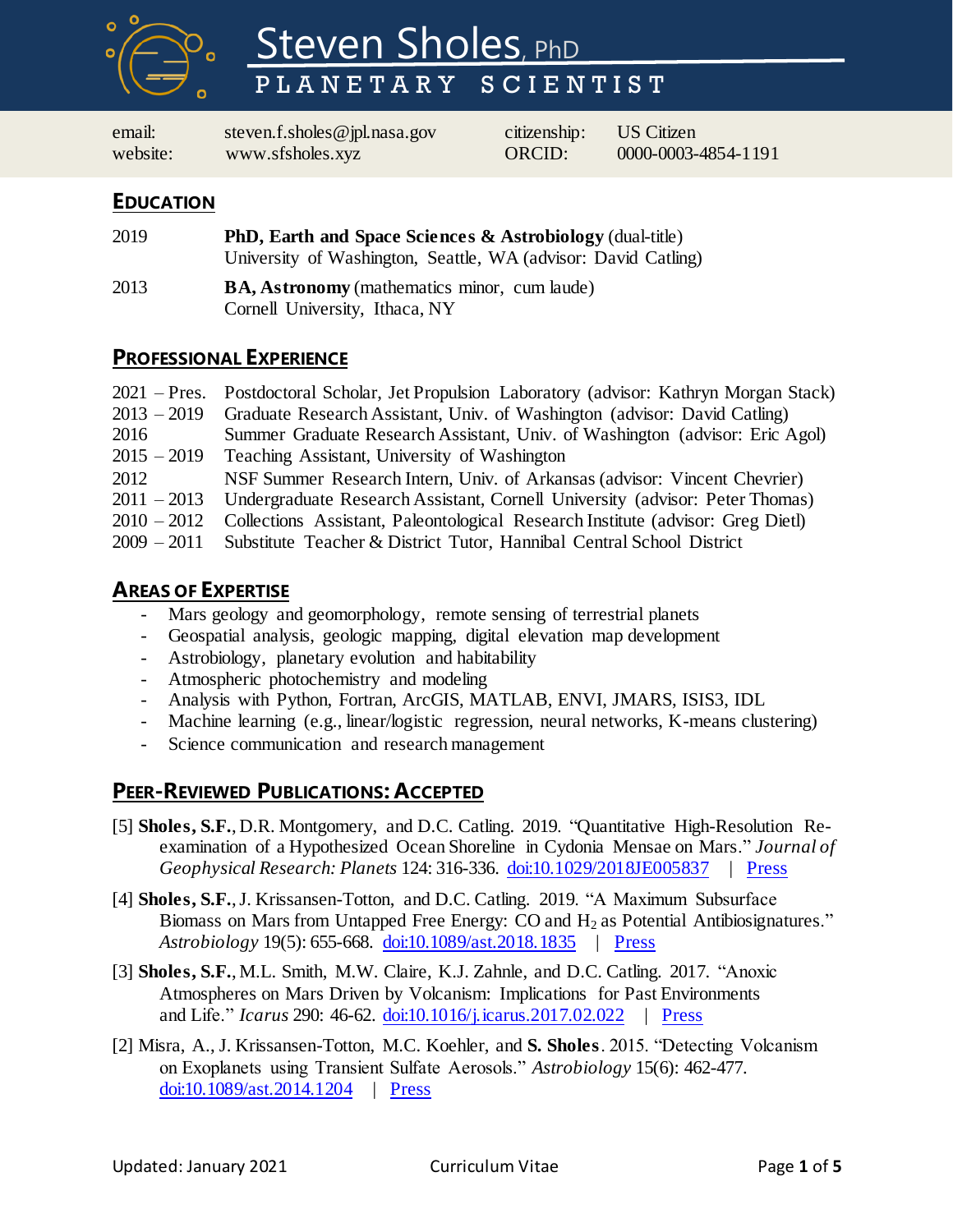**Steven Sholes**, PhD

[1] Thomas, P.C., W. Calvin, P. Gierasch, R. Haberle, P.B. James, and **S. Sholes**. 2013. "Time Scales of Erosion and Deposition Recorded in the Residual South Polar Cap of Mars." *Icarus* 225(2): 923-932. [doi:10.1016/j.icarus.2012.08.038](http://dx.doi.org/10.1016/j.icarus.2012.08.038)

### **PEER-REVIEWED PUBLICATIONS: IN REVIEW OR IN PREPARATION**

- [4] **Sholes, S.F.**, Z.I. Dickeson, D.R. Montgomery, and D.C. Catling. 2021. "Where are Mars' Hypothesized Ocean Shorelines? Large Lateral and Topographic Offsets Between Different Versions of Paleoshoreline Maps." *Journal of Geophysical Research: Planets* (in revision). preprint [doi:10.1002/essoar.10502868.1](https://doi.org/10.1002/essoar.10502868.1)
- [3] **Sholes, S.F.**, D.R. Montgomery, and D.C. Catling. 2021. "Global Investigation of Hypothesized Ocean Shoreline Sites on Mars." prepared for *Planetary Science Journal* (fully drafted)
- [2] Hood, D.R., **S.F. Sholes**, S. Karunatillake, C.I. Fassett, and J.P. Brothers. 2021. "The Martian Boulder Automatic Recognition System: MBARS." prepared for *Journal of Geophysical Research: Planets*. (fully drafted).
- [1] **Sholes, S.F.** and F. Rivera-Hernandez. 2021. "Constraints on the Uncertainty, Timing, and Magnitude of Potential Mars Oceans from Topographic Deformation Models." prepared for *Icarus Letters*. (in preparation).

#### **SELECTED CONFERENCE ABSTRACTS** (6 talks, 8 first-author)

- [11] Hood, D.R., C.I. Fassett, S. Karunatillake, **S.F. Sholes**, and R. Ewing. 2020. "Large-Scale Assessment of Polygon-Edge Boulder Clustering in the Martian Northern Lowlands." *51st Lunar and Planetary Science Conference*, Abstract #2620. (poster) [ads:2020LPI….51.2620H](file:///D:/Real%20Life/Resumes/ui.adsabs.harvard.edu/abs/2020LPI....51.2620H) (meeting cancelled)
- [10] **Sholes, S.F.**, D.R. Montgomery, and D.C. Catling. 2019. "Reassessing Mars' Global Ocean Shorelines." *9 th International Conference on Mars*, Abstract #6282. (**talk**) [ads:2019LPICo2089.6282S](file:///D:/Real%20Life/Resumes/ui.adsabs.harvard.edu/abs/2019LPICo2089.6282S)
- [9] Hood, D.R., S. Karuantillake, C. Fassett, and **S.F. Sholes**. 2019. "Verification of Automatically Measured Boulder Populations in HiRISE Images." *50th Lunar and Planetary Science Conference*, Abstract #1893. (poster) [ads:2019LPI....50.1893H](https://ui.adsabs.harvard.edu/#abs/2019LPI....50.1893H/abstract)
- [8] **Sholes, S.F.,** J. Krissansen-Totton, and D.C. Catling. 2019. "Biomass Limits on Subsurface Martian Life from Atmospheric Gases." *Mars Extant Life: What's Next*? Abstract #5019, (**invited talk**[\) ads:2019LPICo2108.5019S](file:///D:/Real%20Life/Resumes/ui.adsabs.harvard.edu/abs/2019LPICo2108.5019S) (meeting cancelled)
- [7] Hood, D.R., S. Karuantillake, C. Fassett, and **S.F. Sholes**. 2018. "Automated Boulder Detection and Measuring in HiRISE Images." *49th Lunar and Planetary Science Conference*, Abstract #2437, (poster) [ads:2018LPI....49.2437H](http://adsabs.harvard.edu/abs/2018LPI....49.2437H)
- [6] **Sholes, S.F.**, A. Mushkin, and D.C. Catling. 2017. "Boulder-size Distributions as Indicators for Depositional Process on Earth and Mars." *Geological Society of America Annual*, Abstract #304073, (**talk**). [doi:10.1130/abs/2017AM-304073](https://gsa.confex.com/gsa/2017AM/webprogram/Paper304073.html)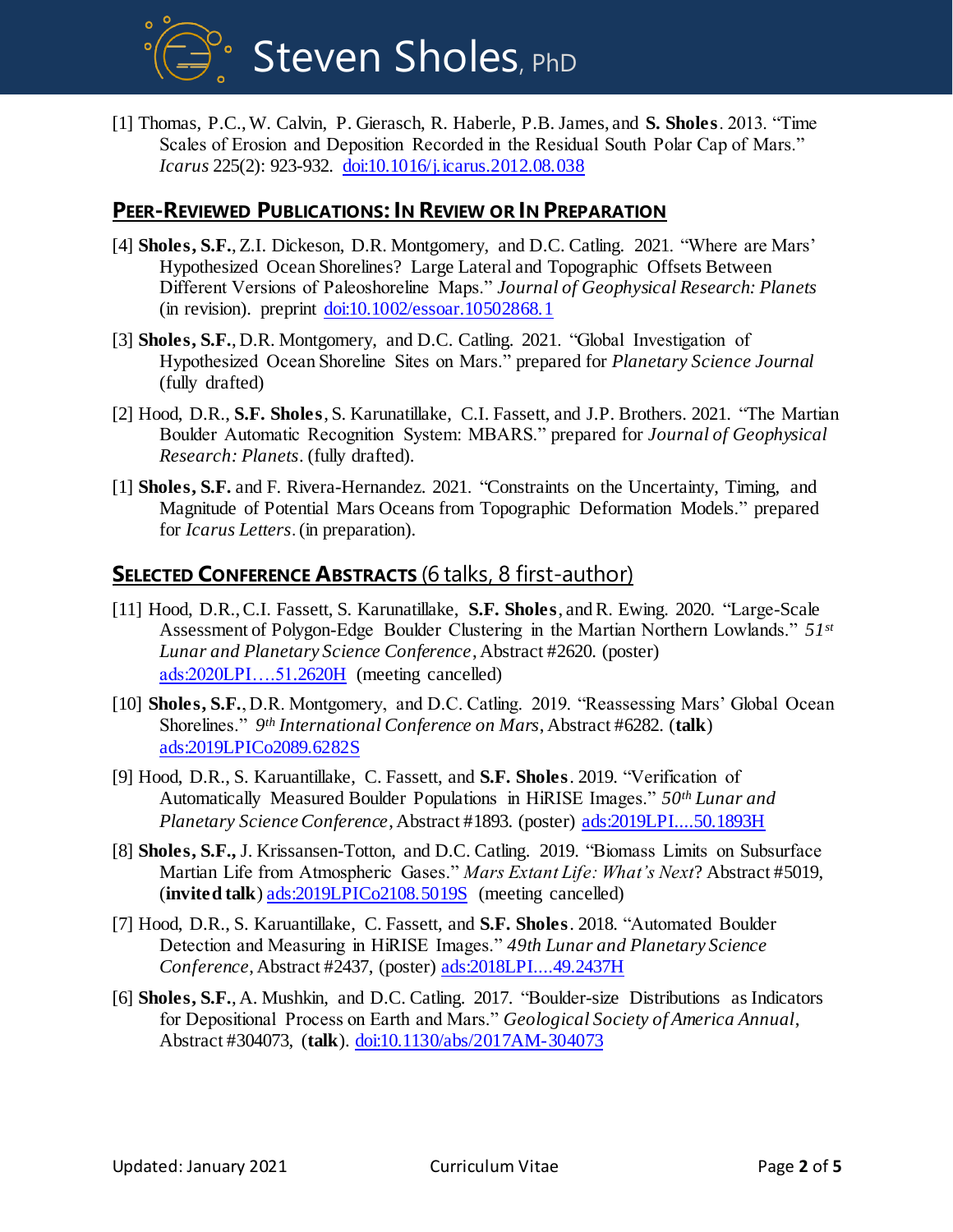

- [5] **Sholes, S.F.**, J. Krissansen-Totton, and D.C. Catling. 2017. "How Many Blue Whales on Mars? Obtaining a Maximum Extant Biomass Using CO Antibiosignatures." *Astrobiology Science Conference 2017,* Abstract #3189 (**talk**) [hou.usra.edu/meetings/abscicon2017/pdf/3189. pdf](http://www.hou.usra.edu/meetings/abscicon2017/pdf/3189.pdf)
- [4] **Sholes, S.F.,** D.C. Catling, and D.R. Montgomery. 2017. "Quantified Identification of Paleo- Terraces Along a Proposed Martian Ocean Contact." *48th Lunar and Planetary Science Conference*, Abstract #1764, (**talk**). [ads:2017LPI….48.1764S](http://adsabs.harvard.edu/abs/2017LPI....48.1764S)
- [3] **Sholes, S.F.**, M.L. Smith, M.W. Claire, K.J. Zahnle, and D.C. Catling. 2015. "An Anoxic Atmosphere on Early, Volcanically Active Mars and its Implications for Life." *Astrobiology Science Conference 2015*, Abstract #7455, (**talk**). [www.hou.usra.edu/meetings/abscicon2015/pdf/7455.pdf](file:///C:/Users/Steven/Downloads/www.hou.usra.edu/meetings/abscicon2015/pdf/7455.pdf)
- [2] **Sholes, S.F.**, D.C. Catling, R. Pretlow, and D.R. Montgomery. 2014. "High-Resolution Examination of the Geomorphology of Proposed Ocean Shorelines on Mars." *8 th International Conference on Mars,* Abstract #1014, (poster). [ads:2014LPICo1791.1014S](http://adsabs.harvard.edu/abs/2014LPICo1791.1014S)
- [1] **Sholes, S.F.**, V.F. Chevrier, and J.A. Tullis. 2013. "Object Based Image Analysis for Remote Sensing of Planetary Surfaces." *44th Lunar and Planetary Science Conference*, Abstract #1527, (poster). [ads:2013LPI….44.1527S](http://adsabs.harvard.edu/abs/2013LPI....44.1527S)

# **DATA SETS**

- [2] Sholes, S.F. et al. 2020. "Data For: Where are Mars' Hypothesized Ocean Shorelines?" *Journal of Geophysical Research: Planets.* Zenodo. [doi:10.5281/zenodo.3743911](https://doi.org/10.5281/zenodo.3743911) - Contains geospatial data for digitized and mapped versions of the historical putative martian ocean paleoshorelines.
- [1] Sholes, S.F. et al. 2018. "Data For: Quantitative High-Resolution Re-Examination of a Hypothesized Ocean Shoreline in Cydonia Mensae on Mars." *Journal of Geophysical Research: Planets*. UW ResearchWorks[. hdl:1773/42764](http://hdl.handle.net/1773/42764)

- Contains high-resolution digital elevation models, thermal interita maps, and mapped geospatial data for putative marine terraces on Mars. Includes ArcGIS and MATLAB tools for detecting the topographic signature of wave-eroded terraces.

# **TEACHING EXPERIENCE**

**Teaching Assistant**, Univ. of Washington (9 courses, 11 quarters):

Stratigraphy (ESS 455, 2016), Hydrogeology (ESS 454, 2019), Geological Remote Sensing (ESS 421, 2017), Earth Science Mathematics (ESS 310, 2019), Evolution of the Earth (ESS 213, 2016, 2018), Intro. to Astrobiology (ASTBIO 115, 2016), Living with Volcanoes (ESS 106, 2017), Space and Space Travel (ESS 102, 217), Geology and Society (ESS 101, 2015, 2018)

**Student Mentoring: Undergraduate** – William Keller (Earth and Space Sciences), Caitlin Schaefer (Electrical Engineering and Information Sciences), Emily Johnson (Earth and Space Sciences), Elizabeth McKinnie (Computer Science and Applied and Computational Mathematical Sciences), Ken Aragon (Aeronautics and Astronautics) **High School** – Arielle Michelman (Univ. Prep).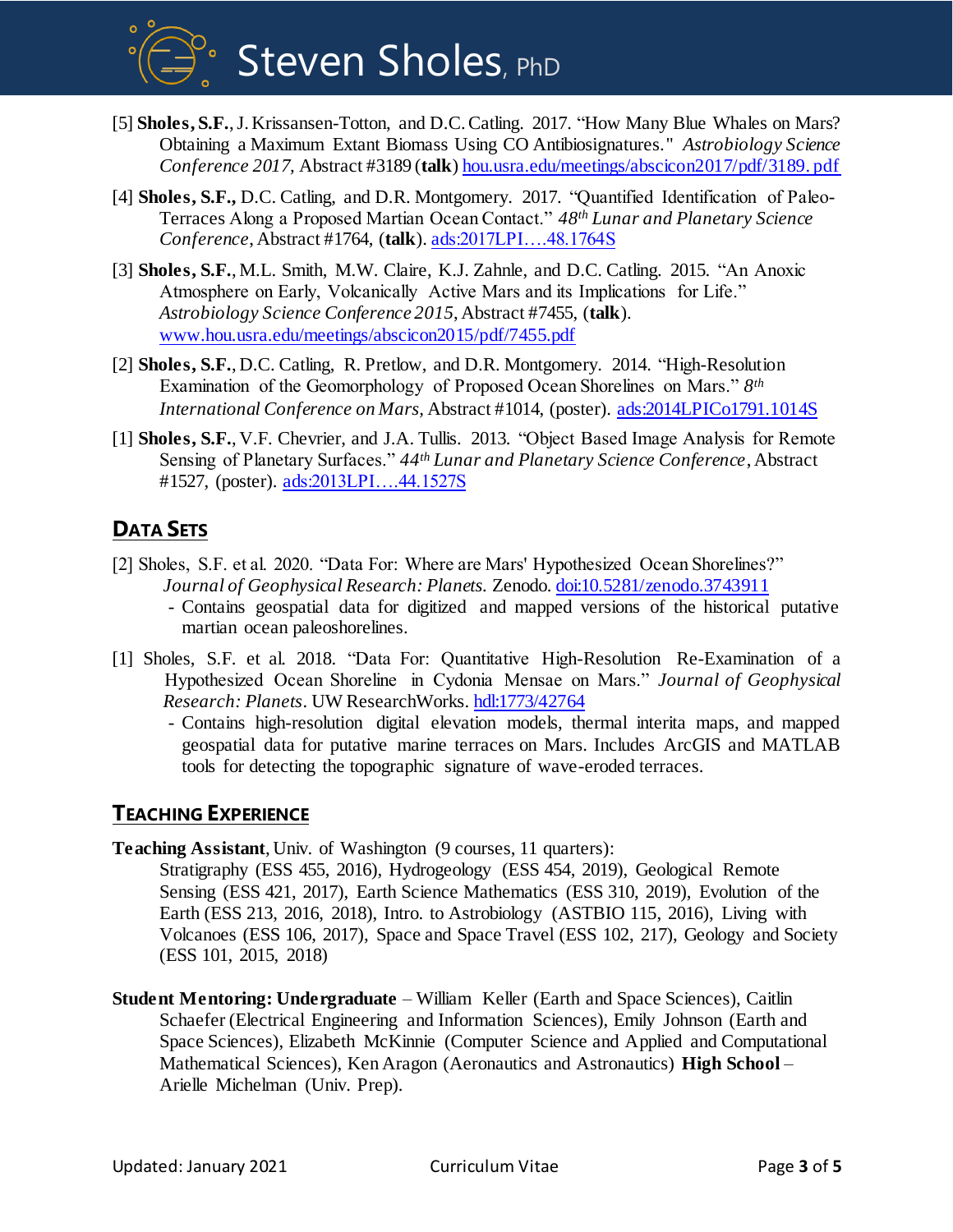**Steven Sholes**, PhD

- **Guest Lecturer:** "Volcanism on Mars" for ESS 106: Living with Volcanoes (Univ. of Washington); "Water on Mars" for ESS 495: NASA Research Seminar (Univ. of Washington); "Planetary Stratigraphy" for ESS 455: Stratigraphy (Univ. of Washington); "Intro. to Mars Research: Questions, Methods, and Missions" for Summer Aerospace Academy (Central Washington Univ.)
- **Field Trips Led**: Evolution of the Cascades (Eastern Washington, Univ. of Washington ESS 213), Turbidites and Stratigraphy (Kitsap Peninsula, Univ. of Washington ESS 213), History of the Columbia Plateau (Eastern Washington, Univ. of Washington ESS 101), Mars Analog Sites (Eastern Washington, Central Washington Univ.), Mt. St. Helens Eruption (Blast Zone, Univ. of Washington ESS 101), Megafloods of Earth and Mars (Eastern Washington, Univ. of Washington Field Work/ESS 590).

Hannibal Central School District, Substitute Teacher & Tutor (K-12, special needs)

## **SELECTED HONORS**

| 2018 | NASA Mars Student Travel Grant (\$1,300)                                       |
|------|--------------------------------------------------------------------------------|
| 2018 | George Goodspeed and Peter Misch Geology Fellowships, Univ. of Washington      |
|      | (1 quarter graduate student salary)                                            |
| 2017 | Robert and Nadine Bassett, Howard and Leila Coombs, and the Marie Ferrel       |
|      | Geological Endowments, Univ. of Washington (1 quarter graduate student salary) |
| 2017 | "Why do We Care? Presentation Award" Univ. of Washington (\$150)               |
| 2017 | Student Travel Grant, Univ. of Washington College of the Environment (\$500)   |
| 2016 | George Goodspeed and Kenneth Robbins Geology Fellowships, Univ. of             |
|      | Washington (1 quarter graduate student salary)                                 |
| 2015 | Best Space/Planetary Oral Presentation, Univ. of Washington (\$150)            |
| 2015 | Robert and Jennifer Winglee Graduate Student Support Fund, Univ. of            |
|      | Washington (Co-I, awarded to Matthew Koehler \$800)                            |
| 2014 | NASA Mars Student Travel Grant (\$1,000)                                       |
| 2014 | Contributed to NASA Mars Fundamental Research Program Grant, Funded as         |
|      | Graduate Student, Grant #NNX10AN67G, PI: David Catling                         |
| 2013 | NYS Merit Scholarship (\$6,000)                                                |

#### **PROFESSIONAL SERVICE**

|               | 2021 – Pres. Mars 2020 Science Team Member                                              |
|---------------|-----------------------------------------------------------------------------------------|
|               | 2019 – Pres. Reviewer for scientific journals e.g., <i>Geophysical Research Letters</i> |
|               | 2017 – 2018 Geological Science of America Member                                        |
| 2017          | Univ. of Washington Planetary Sciences Research Asst. Prof. Hiring Committee            |
| $2016 - 2017$ | Science Advisor, Univ. of Washington University Rover Challenge                         |
| $2015 - 2018$ | Science Communications Fellow, Pacific Science Center                                   |
| $2014 - 2019$ | Chair, Prelim Examination Feedback Committee, Univ. of Washington ESS                   |
| 2015          | Integration Team, Human Exploration on Mars, 8 <sup>th</sup> Intern. Conference on Mars |